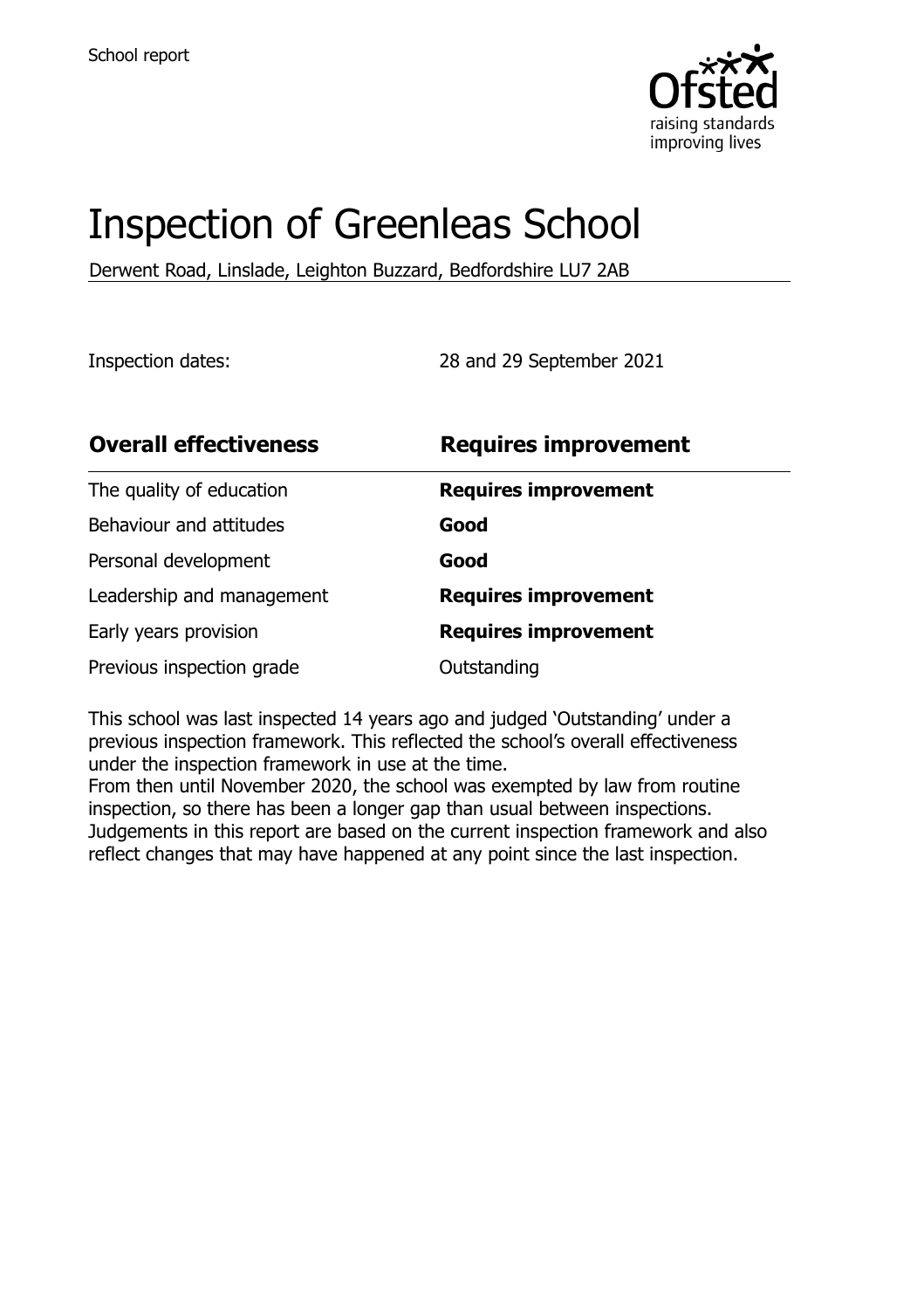

## **What is it like to attend this school?**

Pupils enjoy attending Greenleas School. They feel happy, safe and cared for. Staff know pupils and families well. All members of the school community feel part of the 'Greenleas family'.

Pupils develop positive relationships with one another and adults. They behave well and respond to adults' high expectations of behaviour. Bullying is rare. Pupils are confident that teachers will resolve any disagreements quickly. This leads to a calm environment in which pupils can learn.

Pupils have a good understanding of the school's values. They know the 'Greenleas Promise' and this helps pupils to show kindness and respect for others. Pupils enjoy the activities offered on 'enrichment Fridays' and the clubs that allow them to pursue their interests. Pupils welcome opportunities to take on responsibilities, such as being a house captain.

Pupils are keen to learn. However, pupils are not taught all the important knowledge they need to ensure that they achieve as well as they should across the full range of subjects.

While pupils read often and most pupils enjoy reading, the reading curriculum does not help all pupils to remember and use their phonics knowledge well enough. This means that some weaker readers continue to struggle to read fluently.

### **What does the school do well and what does it need to do better?**

Leaders want the best for pupils. Pupils experience a broad curriculum. However, leaders have not ensured that the curriculum is designed well enough to help pupils learn and remember important knowledge in all subjects.

Curriculum plans across all subjects vary in quality. The better plans set out the knowledge that pupils need to remember in a logical order. These plans help teachers decide what to teach andbuild on pupils' previous learning. However, leaders have not ensured that all staff have had sufficient guidance in planning and teaching the full range of subjects across the curriculum. Therefore, in many subjects, including in the early years, leaders have not thought carefully enough about what pupils need to know step by step to achieve well across the curriculum.

Pupils enjoy the books that teachers read to them in class. However, there are weaknesses in leaders' overall approach to the teaching of reading. There is not a single, coherent approach for teaching phonics to the youngest pupils. This limits teachers' effectiveness in teaching pupils how to read. The books that pupils read are not always well matched to the sounds that they know so that pupils can practise what they have been taught. This means that pupils do not learn to read fluently quickly enough.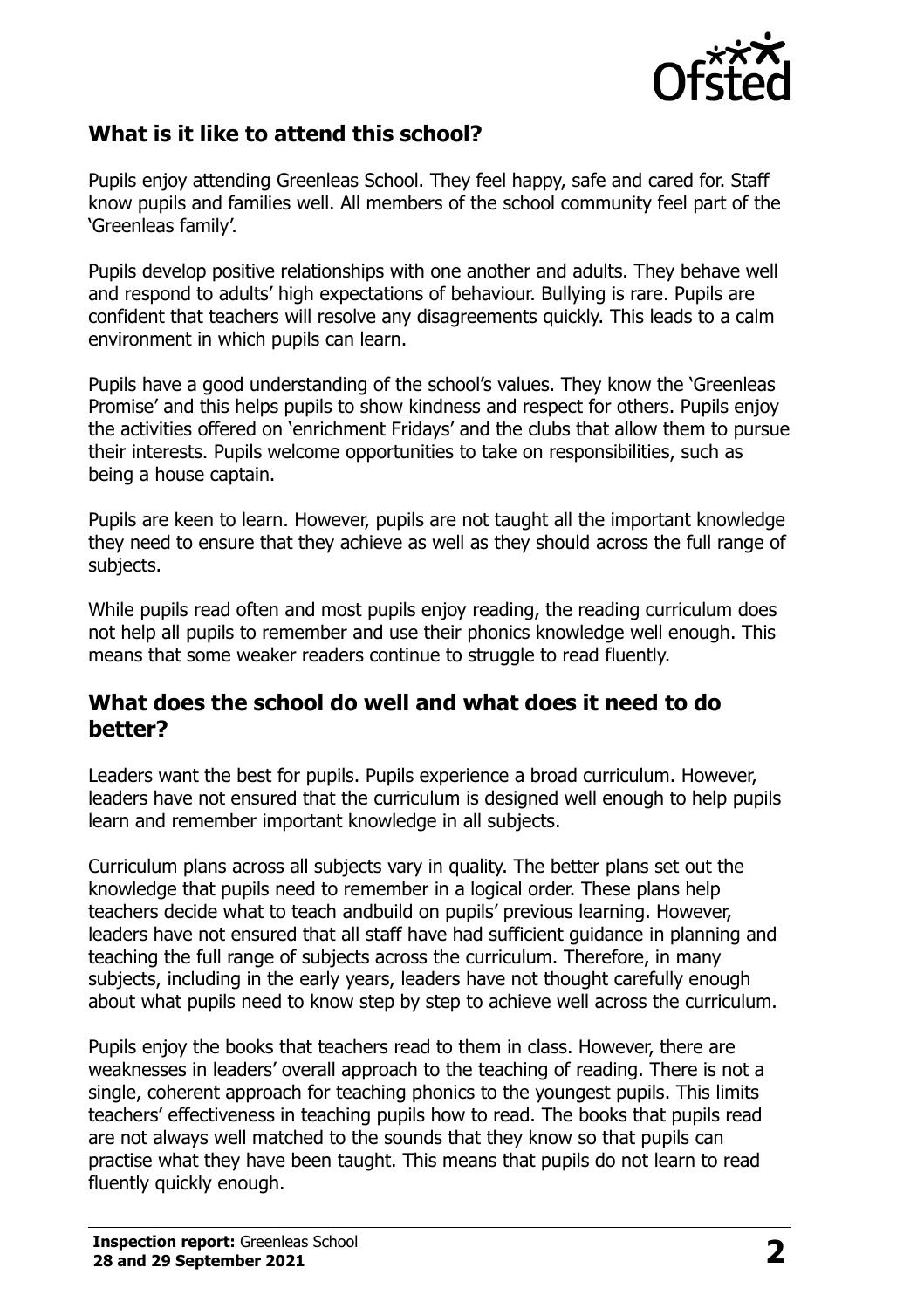

Pupils who fall behind in their reading receive a great deal of extra help. However, the support they receive is not precise enough to help those who struggle catch up quickly.

Teachers check regularly on what pupils know and can do in each subject. Curriculum leaders make varied use of this information and there are inconsistent checks made on the decisions teachers make when implementing curriculum plans. Consequently, some subject leaders do not know if their curriculum design and plans are helping pupils remember the most important knowledge.

Staff know the individual needs of pupils with special educational needs and/or disabilities (SEND). Pupils with SEND access the full curriculum. They develop greater independence and confidence in learning. Where teachers have clearly identified the knowledge that they want pupils to learn, pupils with SEND receive effective support and achieve well.

Pupils behave well. Adults in the early years set clear expectations from the start. Children learn to work with others because adults show them how to do this successfully. These positive attitudes develop further as pupils get older. Pupils who find it hard to manage their own behaviour get the help they need to improve.

Leaders prioritise pupils' personal development. Pupils' achievements in and out of school are celebrated. Pupils understand values such as tolerance and the importance of respecting difference. Pupils are confident and care for one another. Leaders ensure that staff provide effective support for pupils' well-being.

Leaders and governors consider staff well-being and workload. Staff feel valued. Leaders have provided training to support the teaching of physical education and music. However, they have not prioritised training for other subjects. As a result, there is too much variability in how well curriculum leaders construct, implement and evaluate the quality of what all pupils learn.

Governors check on leaders' work. Governors have recently re-established links to curriculum areas. Governors ensure that they have the skills and expertise needed for their role.

# **Safeguarding**

The arrangements for safeguarding are effective.

Leaders and staff are trained to be vigilant for the possible signs of abuse and neglect. Staff know how and when to pass on concerns. Leaders act quickly to follow up on concerns appropriately. They ensure that pupils get the help that they need, sharing information with external agencies when necessary.

Leaders make thorough checks on the suitability of adults to work in the school. Governors ensure that safeguarding policies and procedures follow the most recent published guidance.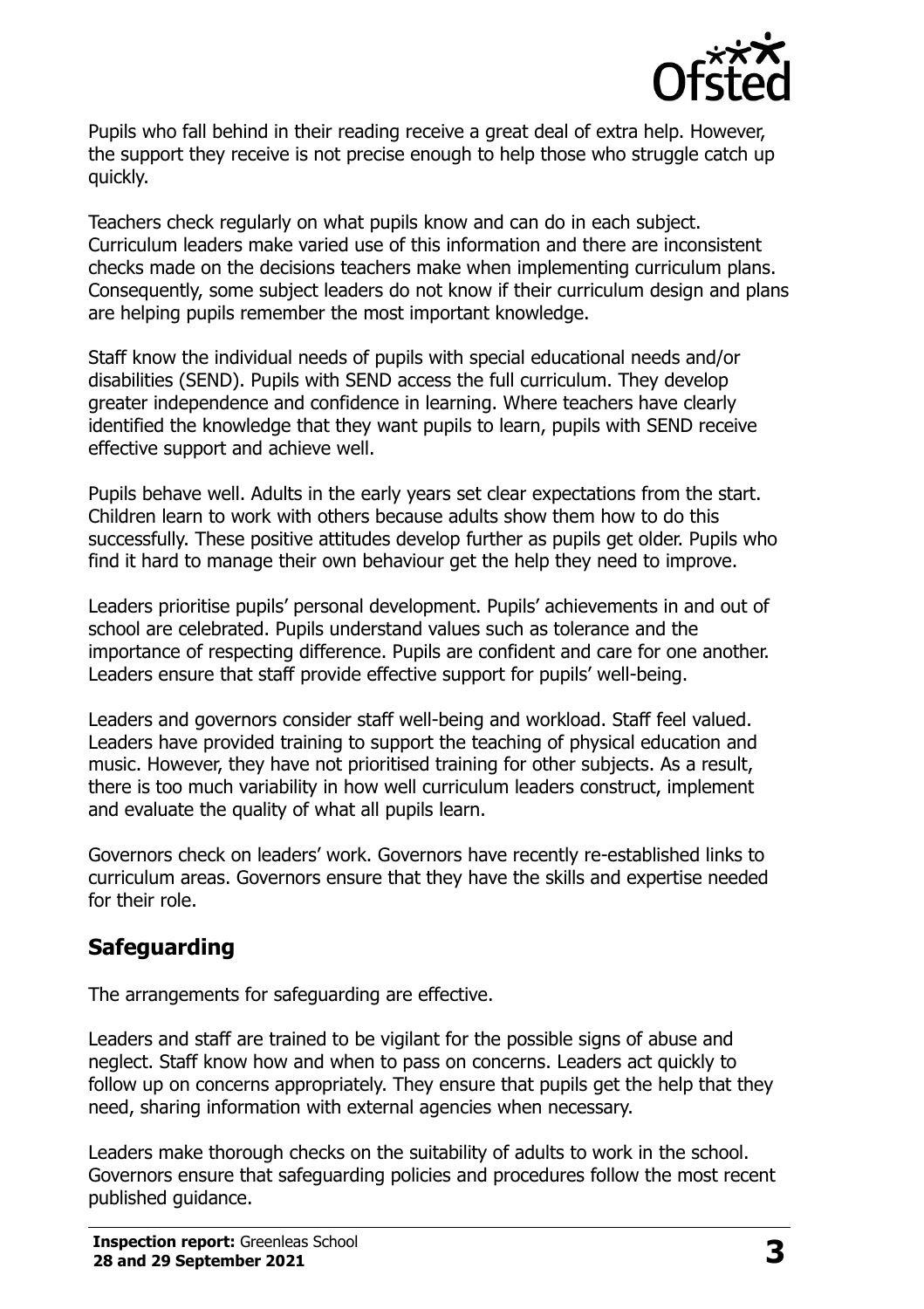

Pupils feel safe. They learn how to stay safe, including when working online. For example, pupils know the importance of not sharing personal details and passwords.

# **What does the school need to do to improve?**

#### **(Information for the school and appropriate authority)**

- Teachers do not follow a single approach for teaching phonics to teach young pupils to read. There is too much variability in how effectively phonics is taught. Some teachers choose activities that do not help pupils at the early stages of reading to develop and use their knowledge well. Pupils are not routinely given reading books that include words they have the knowledge and understanding to decode. This hinders pupils' progress in reading, especially for the lowest attaining readers. Leaders should adopt a single phonics programme and ensure that it is followed and implemented consistently and well. Leaders should ensure that the books that early readers are given to read are well-matched to their phonics knowledge.
- Not all curriculum leaders have sufficient knowledge and expertise in their subjects. Curriculum plans are in the early stages of development. Therefore, in some subjects, curriculum plans are not designed well enough to help teachers teach all subjects effectively. Pupils are not building on their learning and deepening knowledge in all subjects as well as they could. Leaders should ensure that all curriculum leaders have the training, support and knowledge they need to design a high-quality curriculum, evaluate accurately how well their plans are implemented and their impact on pupils' learning.
- Teachers have not had recent quidance or training to help them deliver some aspects of the curriculum. They do not consistently choose activities and lessons that build successfully on what pupils have previously learned. Leaders should provide teachers with training and guidance to identify the important knowledge that pupils need to learn.

## **How can I feed back my views?**

You can use [Ofsted Parent View](http://parentview.ofsted.gov.uk/) to give Ofsted your opinion on your child's school, or to find out what other parents and carers think. We use information from Ofsted Parent View when deciding which schools to inspect, when to inspect them and as part of their inspection.

The Department for Education has further quidance on how to complain about a school.

If you are the school and you are not happy with the inspection or the report, you can [complain to Ofsted.](http://www.gov.uk/complain-ofsted-report)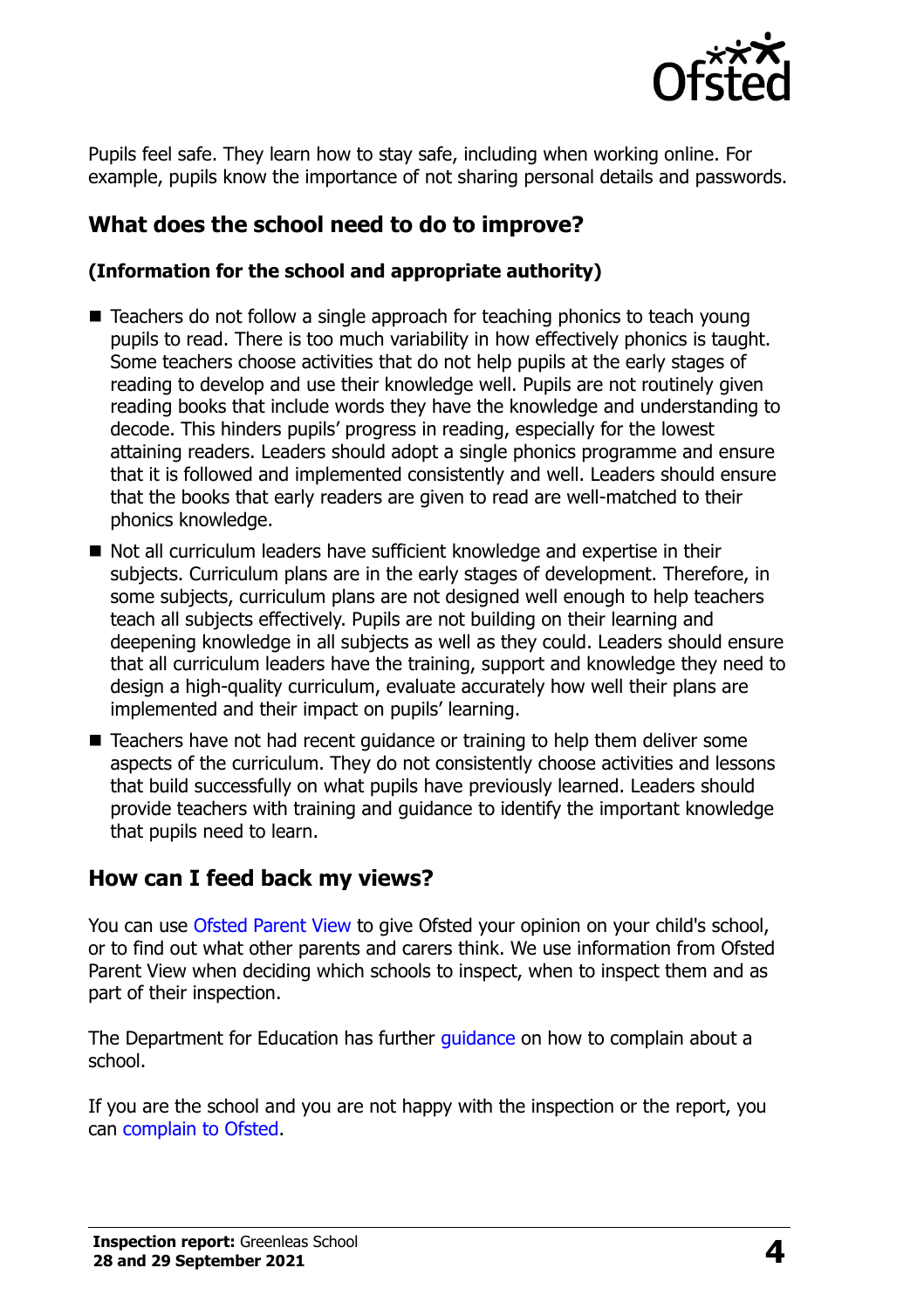

# **Further information**

You can search for [published performance information](http://www.compare-school-performance.service.gov.uk/) about the school.

In the report, ['disadvantaged pupils'](http://www.gov.uk/guidance/pupil-premium-information-for-schools-and-alternative-provision-settings) refers to those pupils who attract government pupil premium funding: pupils claiming free school meals at any point in the last six years and pupils in care or who left care through adoption or another formal route.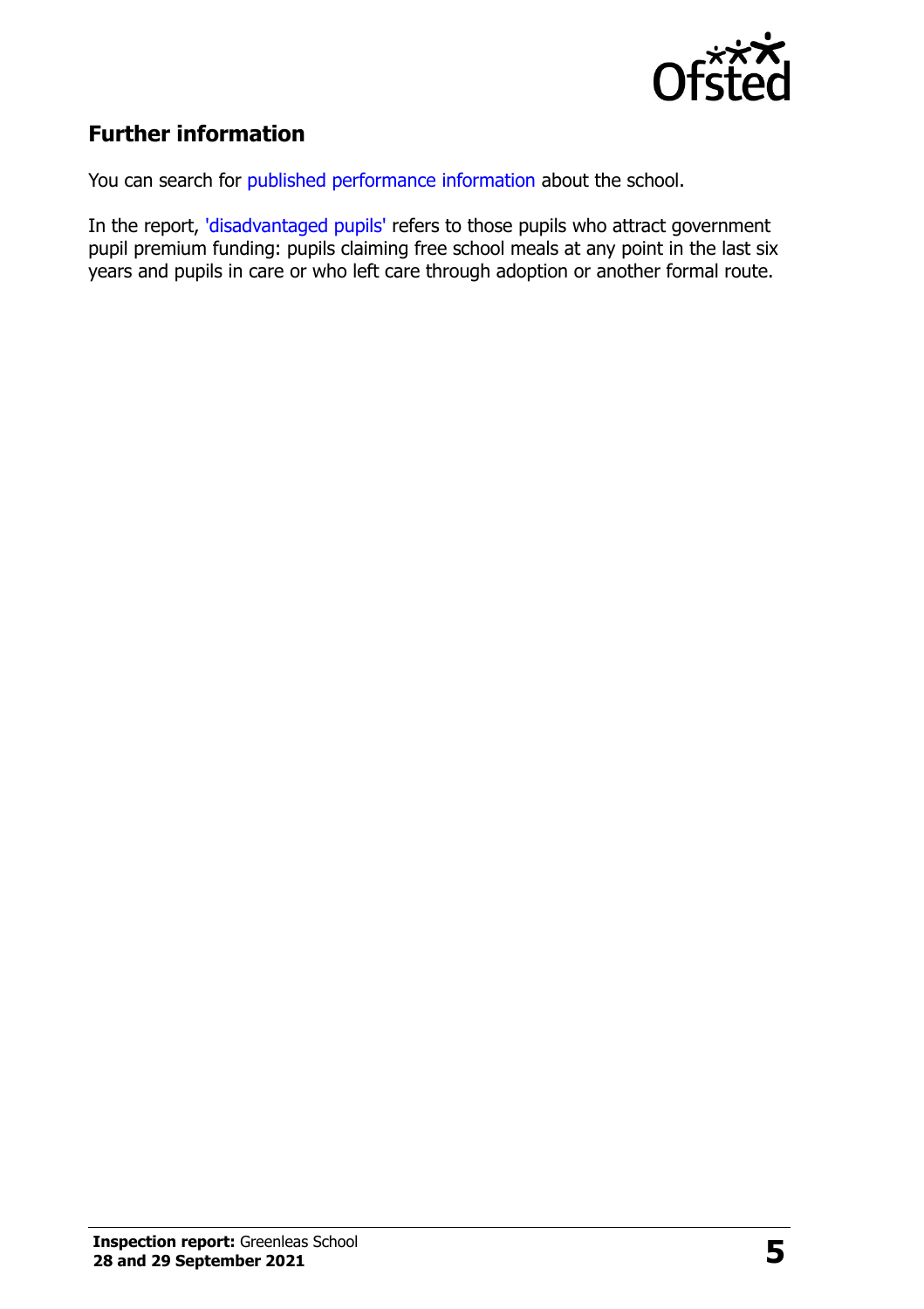

# **School details**

| Unique reference number             | 109591                      |
|-------------------------------------|-----------------------------|
| <b>Local authority</b>              | <b>Central Bedfordshire</b> |
| <b>Inspection number</b>            | 10199340                    |
| <b>Type of school</b>               | First                       |
| <b>School category</b>              | Community                   |
| Age range of pupils                 | $2$ to 9                    |
| <b>Gender of pupils</b>             | Mixed                       |
| Number of pupils on the school roll | 743                         |
| <b>Appropriate authority</b>        | The governing body          |
| <b>Chair of governing body</b>      | Sarah Powell                |
| <b>Headteacher</b>                  | Rebecca Clarke              |
| Website                             | www.greenleas.net           |
| Date of previous inspection         | 15 and 16 January 2007      |

# **Information about this school**

- Greenleas School is much larger than the average-sized primary school. The school is a lower school. Pupils leave at the end of Year 4 and complete the primary phase of their education in middle school.
- Since the previous inspection, the school has expanded in size considerably. The school is now more than double the size it was at the time of the previous inspection. A separate site opened at Kestrel Way, Leighton Buzzard LU7 4WZ in 2013. The two sites are registered as one school. The headteacher works over both sites, and there is a deputy headteacher at each site.
- At each site there is pre-school and nursery provision. Each site has two classes in Reception and Years 1, 2, 3 and 4.
- Most staff were not working at the school when it was inspected in 2007. The headteacher took up the post in 2015, having previously been acting headteacher. The special educational needs coordinator (SENCo) has been in post since September 2020.
- There are breakfast clubs and after-school clubs that are run and managed by the school.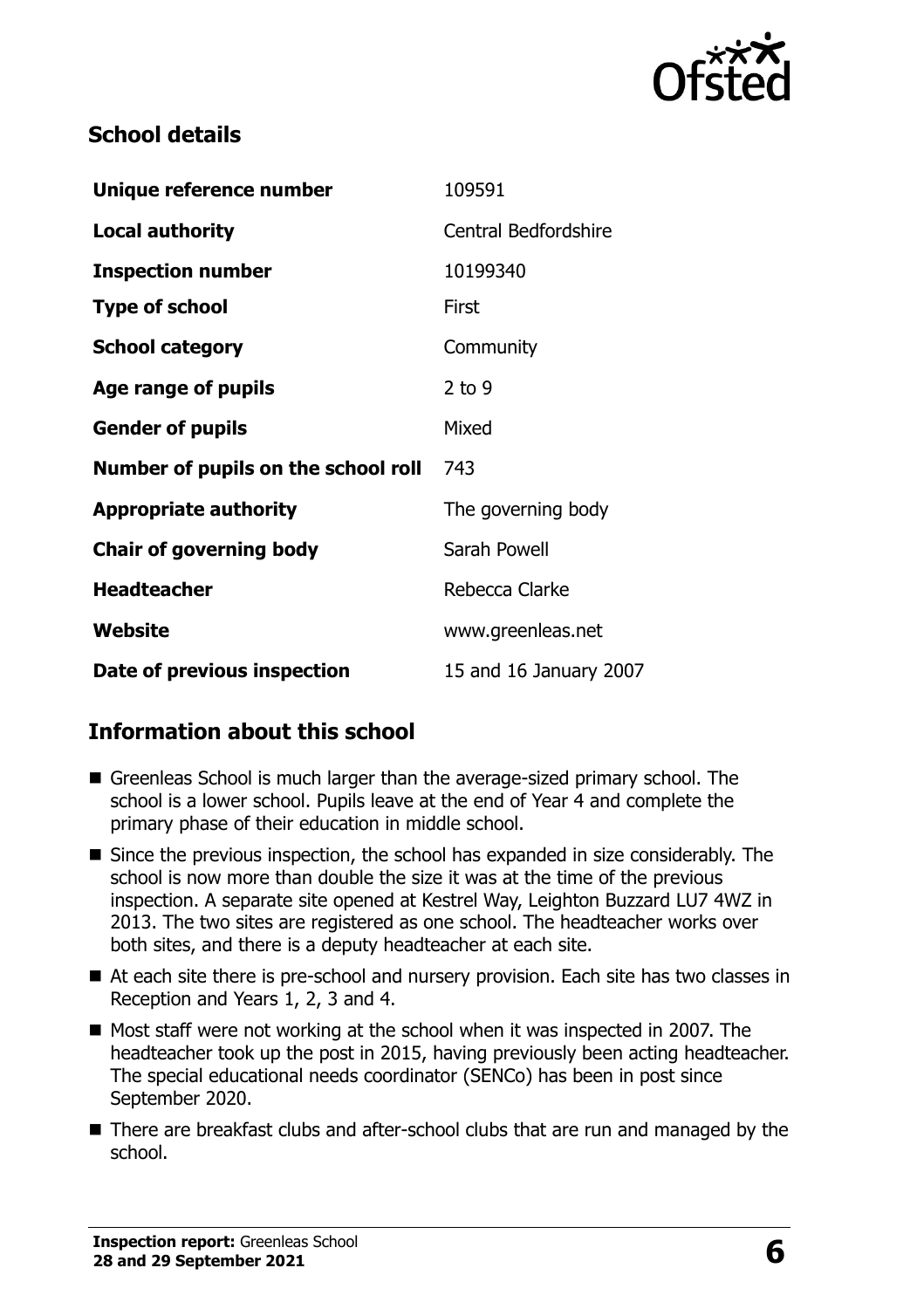

- The proportion of disadvantaged pupils is lower than average. The proportion of disadvantaged pupils attending the Kestrel Way site is about twice that at Derwent Road.
- The proportion of pupils with SEND who do not have an education, health and care plan (EHCP) is below the national average. The proportion of pupils with SEND who have an EHCP is broadly average.

# **Information about this inspection**

The inspector(s) carried out this inspection under section 5 of the Education Act 2005.

- This was the first routine inspection the school received since the COVID-19 pandemic began. Inspectors discussed the impact of the pandemic with school leaders and have taken that into account in their evaluation.
- Inspectors met with the headteacher, other senior leaders, the SENCo and early years leaders. The lead inspector held a meeting with members of the governing body and a meeting with a local authority representative.
- To evaluate the quality of education, inspectors carried out deep dives in these subjects: early reading, mathematics, art, physical education and science. Inspectors met with subject leaders, visited lessons, looked at pupils' work, spoke with pupils and staff, and listened to pupils reading. Inspectors looked at pupils' work, reviewed and discussed with leaders the curriculum plans in a range of other subjects and in the early years.
- To check the effectiveness of safeguarding, inspectors reviewed a range of documentation including school policies, procedures and records. The lead inspector met with the headteacher, who is the designated safeguarding leader, and other safeguarding leaders to discuss their work and review examples of the actions taken to keep pupils safe. Inspectors spoke to pupils and checked staff members' understanding of how to keep pupils safe from harm.
- Inspectors reviewed a range of school policies and documents, including records of governors' meetings and information about pupils' attendance and behaviour.
- To gather pupils' views, inspectors spoke to groups of pupils at both sites. Inspectors also considered 128 responses to Ofsted's pupil survey.
- Inspectors spoke to teachers and a group of teaching assistants. Inspectors also reviewed the responses to Ofsted's online staff survey.
- Inspectors considered the 128 responses to Ofsted's Parent View, including 79 free-text comments.

#### **Inspection team**

Paul Wilson, lead inspector **Her Majesty's Inspector** 

Pauline MacMillan **Pauline MacMillan Constanting Constanting Constanting Constanting Constanting Constanting Constanting Constanting Constanting Constanting Constanting Constanting Constanting Constanting Constanting Con**